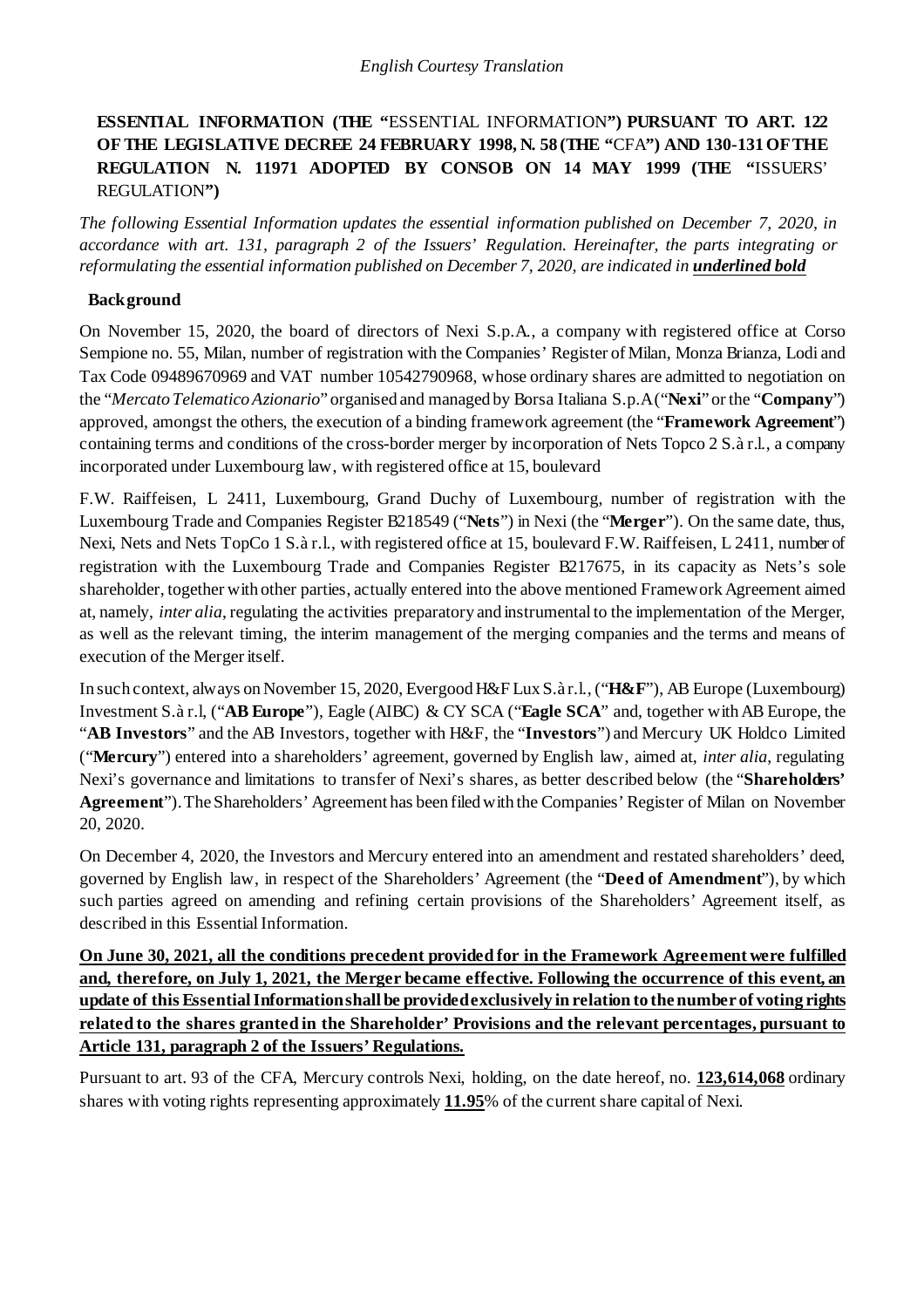# **1. Type of shareholders'agreement**

The Shareholders' Agreement contains provisions falling within scope of art. 122, paragraphs 1 and 5, letter a) and b), of the CFA, which are described in this Essential Information.

## **2. Company whose financial instruments are object of the Shareholders'Agreement**

The company whose financial instruments are object of the Shareholders' Agreement is Nexi S.p.A., a company with registered office at Corso Sempione no. 55, Milan, number of registration with the Companies' Register of Milan, Monza Brianza, Lodi and Tax Code 09489670969 and VAT number 10542790968, whose ordinary shares are admitted to negotiation on the "*Mercato Telematico Azionario*" organised and managed by Borsa Italiana S.p.A.

In particular, the Shareholders' Agreement refers to all shares of Nexi held by Mercury, currently equal to no. **123,614,068** and representing approximately **11.95**% of the current share capital of Nexi, over which Mercury exercises control pursuant to art. 93 of the CFA.

Moreover, the Shareholders' Agreement refers also to shares of Nexi which **have been assigned**to the Investors as a result of the completion of the Merger and, therefore, overall representing **37.52**% of the share capital of Nexi issued at that time, entitling to an equal number of voting rights**, which, in addition to the aforementioned shares of Nexi held by Mercury, represent a percentage equal to the 49.47% of the share capital of Nexi, entitling to an equal number of voting rights**..

## **3. Voting rights related to the shares conferred in the aggregate**

The Shareholders' Agreement contains undertakings concerning all shares of Nexi held by Mercury, currently equal to no. **123,614,068** and representing approximately **11.95**% of the current share capital of Nexi, entitling to an equal number of voting rights, deposited with Monte Titoli S.p.A. (the "**Nexi Shares of Mercury**"), as shown in the table below.

| $\overline{\text{of}}$<br>Number<br>shares issued by Nexi | <b>Shares of Mercury</b> | Shares of of Mercury<br>Nexi<br>Mercury | ordinary Number of the Nexi Number of voting Percentage of the share capital<br>rights related to the represented by the Nexi Shares |
|-----------------------------------------------------------|--------------------------|-----------------------------------------|--------------------------------------------------------------------------------------------------------------------------------------|
| 1,034,405,950                                             | 123,614,068              | 123,614,068                             | 11.95%                                                                                                                               |

Moreover, the Shareholders' Agreement refers also to shares of Nexi held by the Investors after, and as a result of, the completion of the Merger and, therefore, overall representing approximately **37.52**% of the share capital of Nexi issued, entitling to an equal number of voting rights (the "**Nexi Shares of the Investors**"), as shown in the table below.

| The Investors                      | Nexi Shares of the<br>Investors | the Investors | Voting rights related Percentage of the share capital<br>to Nexi Shares of represented by the Nexi Shares<br>of the Investors |
|------------------------------------|---------------------------------|---------------|-------------------------------------------------------------------------------------------------------------------------------|
| Evergood H&F Lux S.à   257,599,903 |                                 | 257,599,903   | 24.9%                                                                                                                         |
| r.l.                               |                                 |               |                                                                                                                               |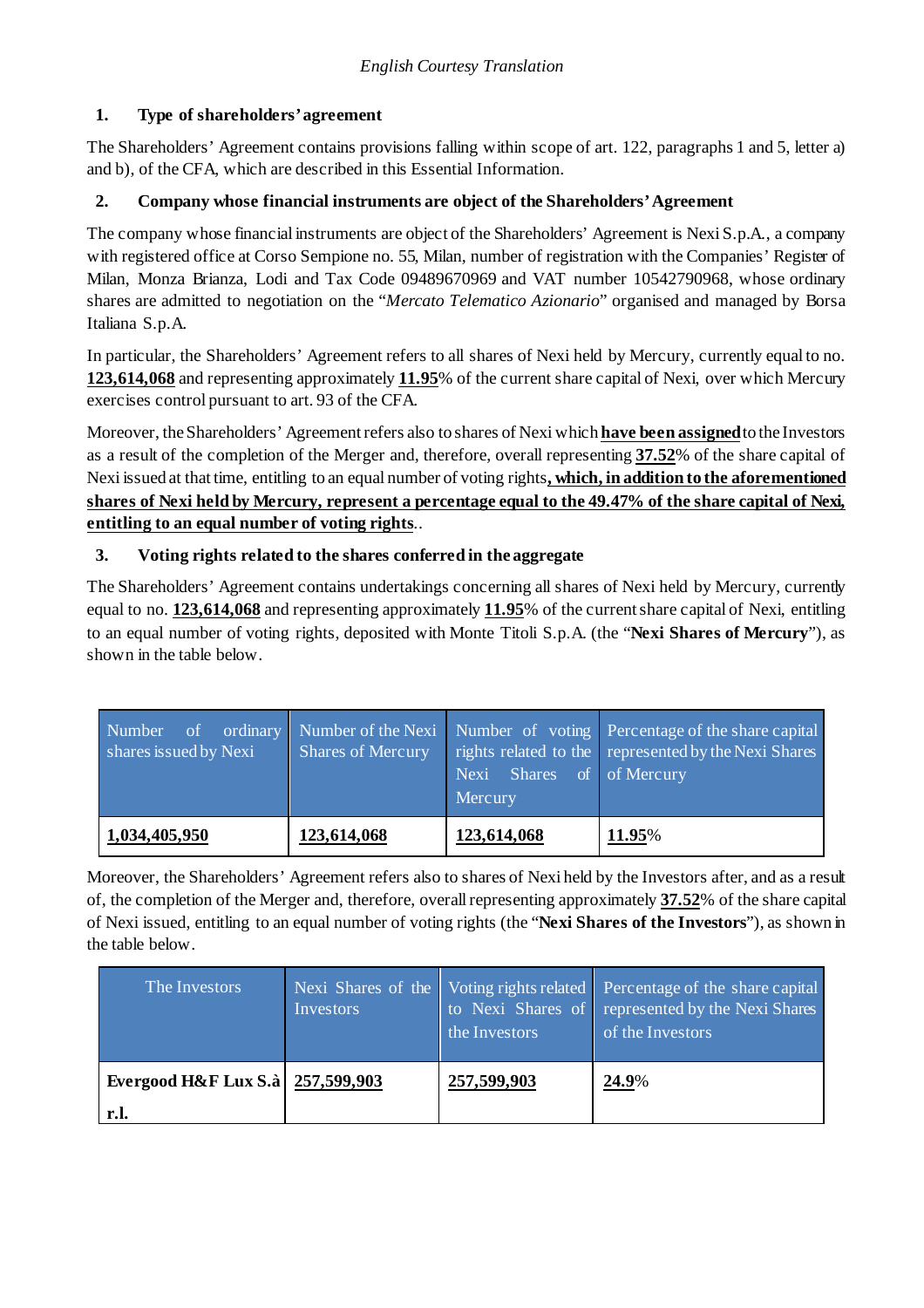| AB<br><b>Europe</b>                 | 51,946,525 | 51,946,525 | 5.02% |
|-------------------------------------|------------|------------|-------|
| (Luxembourg)<br>Investment S.à r.l. |            |            |       |
| Eagle (AIBC) & CY<br><b>SCA</b>     | 78,621,315 | 78,621,315 | 7.6%  |

**The shares of Nexi held by Mercury and the Investors, which are the subject of the Shareholders' Agreement, are equal to no. 511,781,811 and, therefore, represent a percentage equal to 49.47% current share capital of Nexi, entitling to an equal number of voting rights**.

## **4. Persons adhering to the Shareholders' Agreement**

The persons adhering to the Shareholders' Agreement are indicated in the background section. The shareholdings conferred to and object of the Shareholders' Agreement are indicated below:

- Evergood H&F Lux S.à r.l., a private limited company (*société à responsabilité limitée*) incorporated under Luxembourg law and registered with the Luxembourg Trade and Companies Register (*Registre de Commerce et des Sociétés*) under number B225755, with registered office at 15, boulevard F.W. Raiffeisen, L 2411 Luxembourg, Grand Duchy of Luxembourg, **which, as at the date of this Essential Information, holds no. 257,599,903 ordinary shares representing approximately 24.9% of the current share capital of Nexi, entitling to an equal number of voting rights, deposited with Monte Titoli S.p.A**.
- AB Europe (Luxembourg) Investment S.à r.l., a private limited company (*société à responsabilité limitée*) incorporated under Luxembourg law and registered with the Luxembourg Trade and Companies Register (*Registre de Commerce et des Sociétés*) under number B218765, with registered office at 2 4, rue Beck, L 1222 Luxembourg, Grand Duchy of Luxembourg, **which, as at the date of this Essential Information, holds no. 51,946,525 ordinary shares representing approximately 5.02% of the current share capital of Nexi, entitling to an equal number of voting rights, deposited with Monte Titoli S.p.A**.
- Eagle (AIBC) & CY SCA, a *société en commandite par actions*incorporated under Luxembourg law and registered with the Luxembourg Trade and Companies Register (*Registre de Commerce et des Sociétés*) under number B211906, with registered office at 2-4, rue Beck, L-1222 Luxembourg, Grand Duchy of Luxembourg, **which, as at the date of this Essential Information, holds no. 78,621,315 ordinary shares representing approximately 7.6% of the current share capital of Nexi, entitling to an equal number of voting rights, deposited with Monte Titoli S.p.A**.
- Mercury UK Holdco Limited, a company incorporated under the laws of England & Wales registered with number 09638089, whose registered office is at 111 Buckingham Palace Road, London SW1W0SR, United Kingdom, which, at the date of this Essential Information, holds no. **123,614,068** ordinary shares and representing approximately **11.95**% of the current share capital of Nexi, entitling to an equal number of voting rights, deposited with Monte Titoli S.p.A.

## **5. Provisions having shareholder nature contained in the Shareholders' Agreement**

The main contents of the provisions having shareholder nature provided for by the Shareholders' Agreement in relation to Nexi are set out below, as modified by the Deed of Amendment.

## <span id="page-2-0"></span>*5.1. Governance of Nexi*

# *Composition of the Board of Directors of Nexi*

For so long as Mercury and/or any AB Investor is entitled, pursuant to applicable law and the corporate bylaws of Nexi, to submit a list of candidates for appointment as directors to the board of directors of Nexi, in connectionwith any shareholders' meeting of Nexiconvened to resolve upon the appointment of themembers of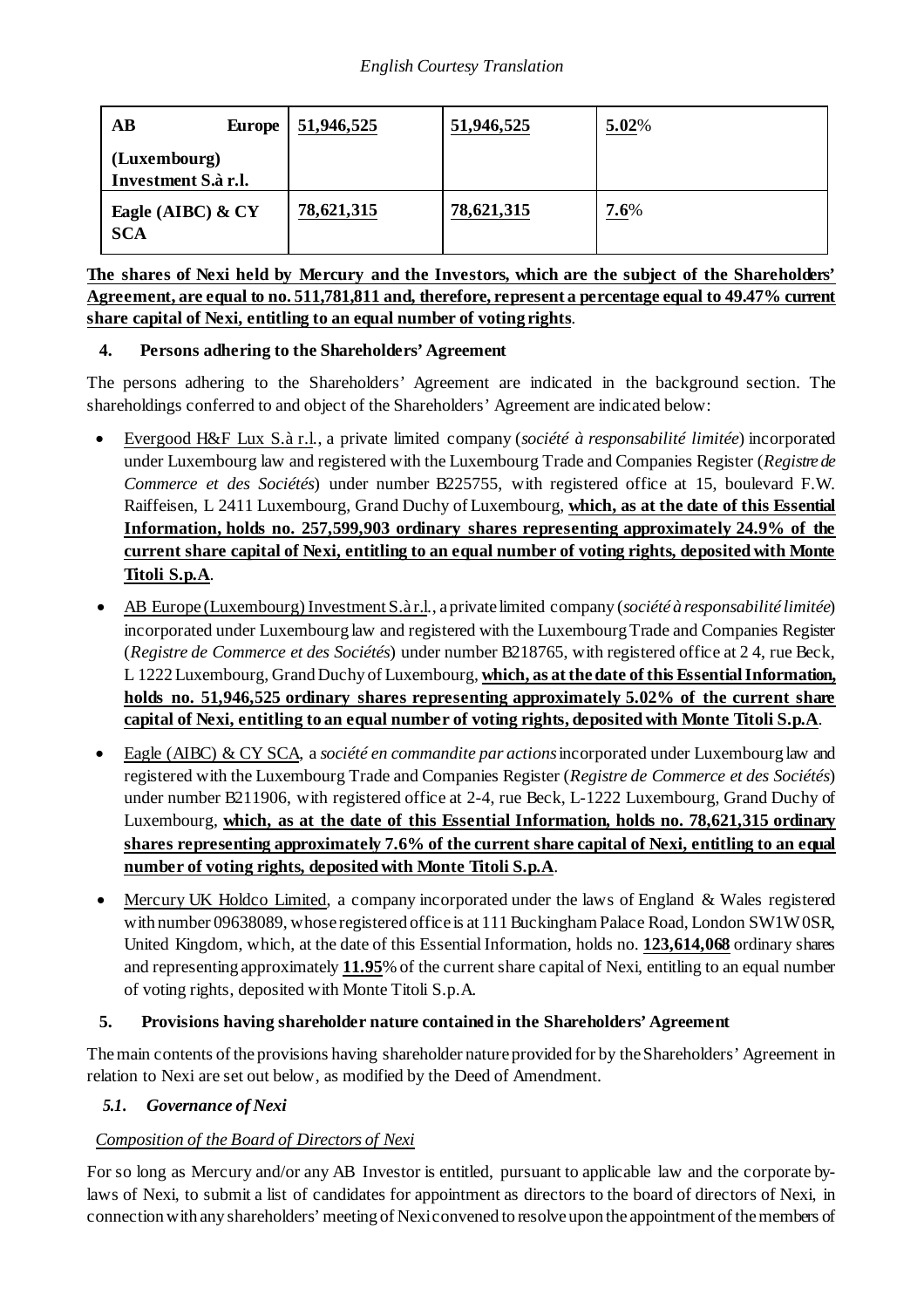the board of directors of Nexi, they shall present such list (or vote in favour of this list in circumstances where, by way of example, the relevant list of candidates is presented by the board of directors of Nexi), in accordance with the following provisions:

- (a) Prior to the effective date of themerger by incorporation of SIAS.p.A:intoNexi(the "**SIAMerger**"), including (i) two candidates designated byH&F, forso long as H&F is a shareholder of Nexi holding at least 70% of the shares issued to it in the context of the Merger, or (ii) one candidate designated by H&F, for so long as H&F is a shareholder of Nexi holding at least 50% and less than 70% of the shares issued to it in the context of theMerger.
- (b) Following the effective date of the SIAMerger, including (i) two candidates designated by H&F, for so long as H&F is a shareholder of Nexi holding at least 70% of the shares held by it as at the effective date of the SIA Merger (provided that prior to the effective date of the SIA Merger, H&F has not ceased to be able to designate two candidates pursuant to point  $(a)(i)$ ) above, or (ii) one candidate designated by H&F, for so long as H&F is a shareholder of Nexi holding at least 50% (and, if point (b)(i) applies in accordance therewith, less than 70%) of the shares held by it as at the effective date of the SIAMerger.
- (c) In any case, if Mercury submits the above mentioned list of candidates, Mercury shall procure that the candidates indicated by H&F are allocated an appropriate rank in the list of candidates so as to ensure the appointment of the candidates of H&F to the board of directors of Nexi if such list of candidates receives the greatest number of votes at the shareholders' meeting of Nexi convened to resolve upon the appointment of members to the board of directors of Nexi.
- (d) If a candidate designated by H&F ceases for any reason to hold his/her office prior to the expiry of the term thereof, Mercury undertakes to exercise its powers as a shareholder of Nexi to procure, to the maximum extent permitted under applicable law, that the board of director of Nexi is convened to appoint a new director designated by H&F, pursuant to article 2386, paragraph 1, of the Italian Civil Code, to replace the ceased director.
- (e) If a reduction in the H&F'sshareholding in Nexifalls below the thresholds specified in point (a) and (b) above, H&F shall promptly cause the relevant director(s), that it has designated, to resign from their office(s) (or the parties shall promptly co-operate in order to cause such director(s) to be removed from their office(s)), provided that where this provision applies and where one of the Nexi's directors designated by H&F prior to such reduction is Bo Nilsson, H&F shall not be required to cause Bo Nilsson to resign from his office (or the parties shall not be required to co- operate to causeBo Nilsson to be removed fromhis office) and he shall continue to be a director of the board of directors of Nexi if such continuation is approved by each of H&F, the CEO of Nexi, the chairman of the board of directors of Nexiand, forso long as Mercury is a shareholder of Nexi, Mercury itself, and if Bo Nilsson continues to be a director of the board of directors of Nexi in these circumstances, he shall no longer be considered a Nexi's director designated by H&F.

For as long as Mercury and/or any AB Investor has such right above, no other party of the Shareholder Agreement shall submit a list of candidates for appointment as directors to the board of directors of Nexi, provided that, if Mercury and the AB Investors cease to be entitled of such right, H&F shall have the right, but not the obligation, to present its own list of candidates, pursuant to applicable law, the corporate by-laws of Nexi and the CDPE SHA (as defined below).

The candidates designated by H&F shall not be required to meet any independence or gender requirement (or any other requirement under applicable laws which all the members of the board of directors of Nexi are not asked to satisfy) provided, however, that for so long as H&F is entitled to designate two candidates for appointment as directors of the board of directors of Nexi, one of them must be either: (a) Bo Nilsson; or (b) an appropriate independent candidate.

For so long as at least one director designated by H&F is a member of the board of directors of Nexi, the parties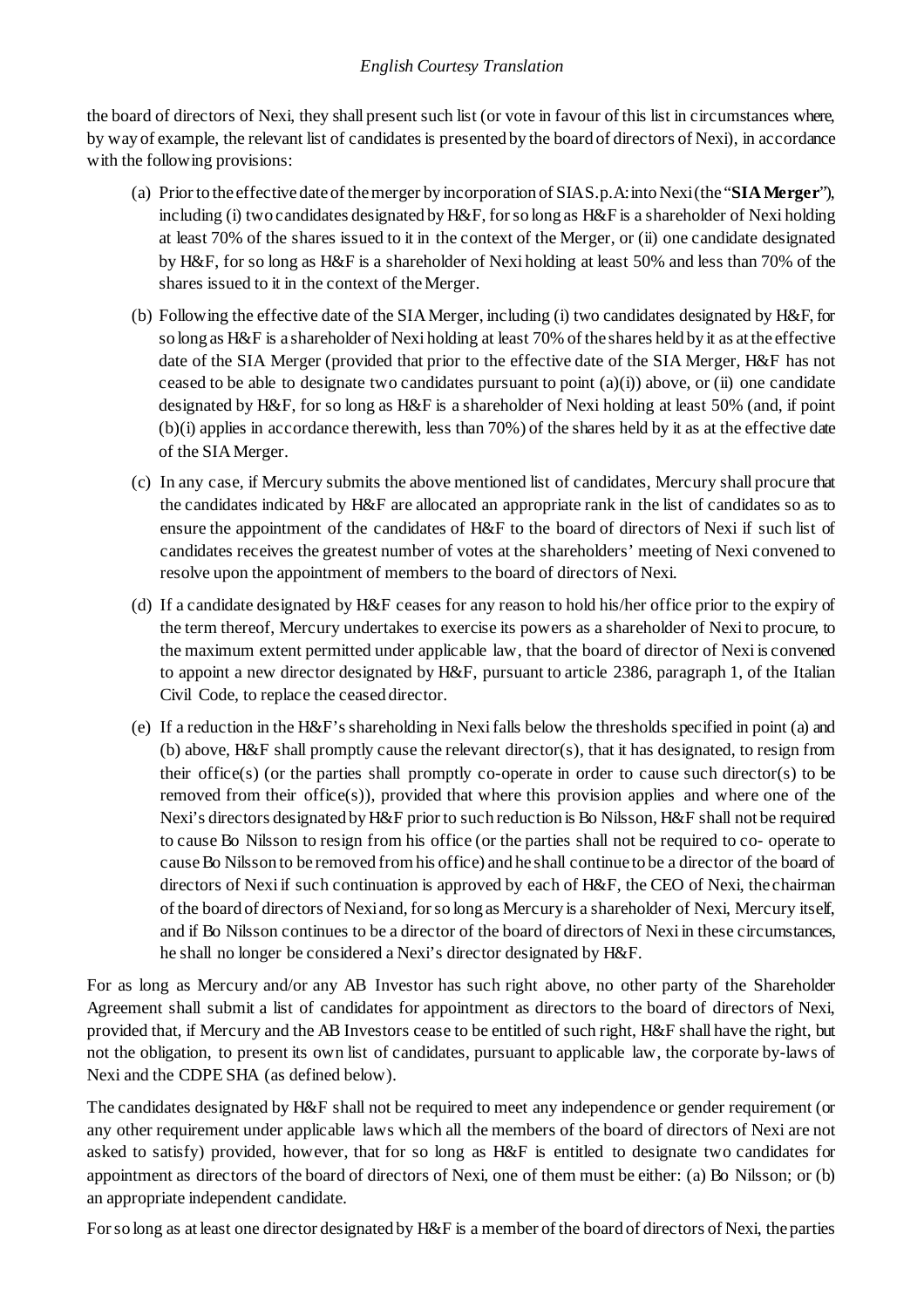shall procure thatsuch person shallbe a member of:(i) the strategic committee of Nexi; and (ii) each committee of the board of directors of Nexi on which both or either of the AB Investors and/or Mercury are represented from time to time.

# *5.2. CDPE SHA*

The Investors and Mercury undertake to use reasonable endeavours to agree in good faith a shareholders' agreement to be entered into amongst themselves and with, among others, CDP Equity S.p.A. (the "**CDPE SHA**") upon legally binding documents in connection with the SIA Merger being executed provided that:

- (a) the CDPE SHA shall allocate to H&F the right to designate the relevant number of directors of Nexi provided for by paragraph [5.1](#page-2-0) above, from time to time on terms which are no less favourable to H&F than those set out in the Shareholders' Agreement;
- (b) to the extent that the CDPE SHA includes provisions governing the sell-down arrangements regarding shares of Nexi, such provisions shall be based on the principles established by the Shareholders' Agreement; and
- (c) the CDPE SHA grants H&F a *pro rata* right to participate in any transfer concerning shares of Nexi from the AB Investors and/or Mercury to CDP Equity S.p.A. pursuant to any contractual rights granted in favour of CDP Equity S.p.A.

## *5.3. Dealing in shares of Nexi*

From the date of this Shareholders' Agreement until the effective date of the Merger **(***i.e***., July 1, 2021)** (inclusive), the parties **undertook** to each other that they shall not, and shall procure that their respective affiliates shall not, acquire or transfer any share of Nexi Securities, except for transfers or acquisitions of shares of Nexi which:

- (a) **were** expressly contemplated by the terms of the FrameworkAgreement;
- (b) arise as a result of Mercury executing and delivering an irrevocable commitment or undertaking to vote in favour of theMerger or otherwise exercising any voting power or other rights attaching to the Nexi Shares of Mercury;
- (c) required by law or by any competent authority or by order of a court of competent jurisdiction; or
- (d) by Sunley House, provided that it **would** not **have** acquire**d** Nexi Securities for aggregate consideration in excess of Euro 50,000,000 from the date of the Shareholders' Agreement until the effective date of the Merger (inclusive); or
- (e) by Excluded Bain Funds, provided that it **would** not **have** acquire**d** Nexi Securities for aggregate consideration in excess of Euro 50,000,000 fromthe date of the Shareholders' Agreement until the effective date of the Merger (inclusive).

"Sunley House" means: (a) Sunley House Capital Management LLC and its subsidiary undertakings; (b) any funds managed and/or advised by any person within (a) including, without limitation, Sunley House Capital Master Limited Partnership; and (c) the subsidiary undertakings of such funds within (b).

"Excluded Bain Fund" means any fund managed and/or advised by Bain Capital Private Equity Europe LLP and/or any of its affiliates which is not in their private equity business unit (including without limitation any credit and/or public equities fund).

The parties undertake to each other that they shall not, and shall procure that their affiliates (including Sunley House and Excluded Bain Funds, which shall be deemed, respectively, an affiliate of Mercury, the AB Investors and Advent International Corporation and affiliates of Mercury, the AB Investors and for Bain Capital Private Equity Europe LLP) shall not, acquire any interests in Nexi Securities or act in a way which would trigger an obligation to launch a mandatory takeover offer pursuant to art. 106 *et seq*. of the CFA in respect of shares of Nexi on any of the parties, either severally or jointly.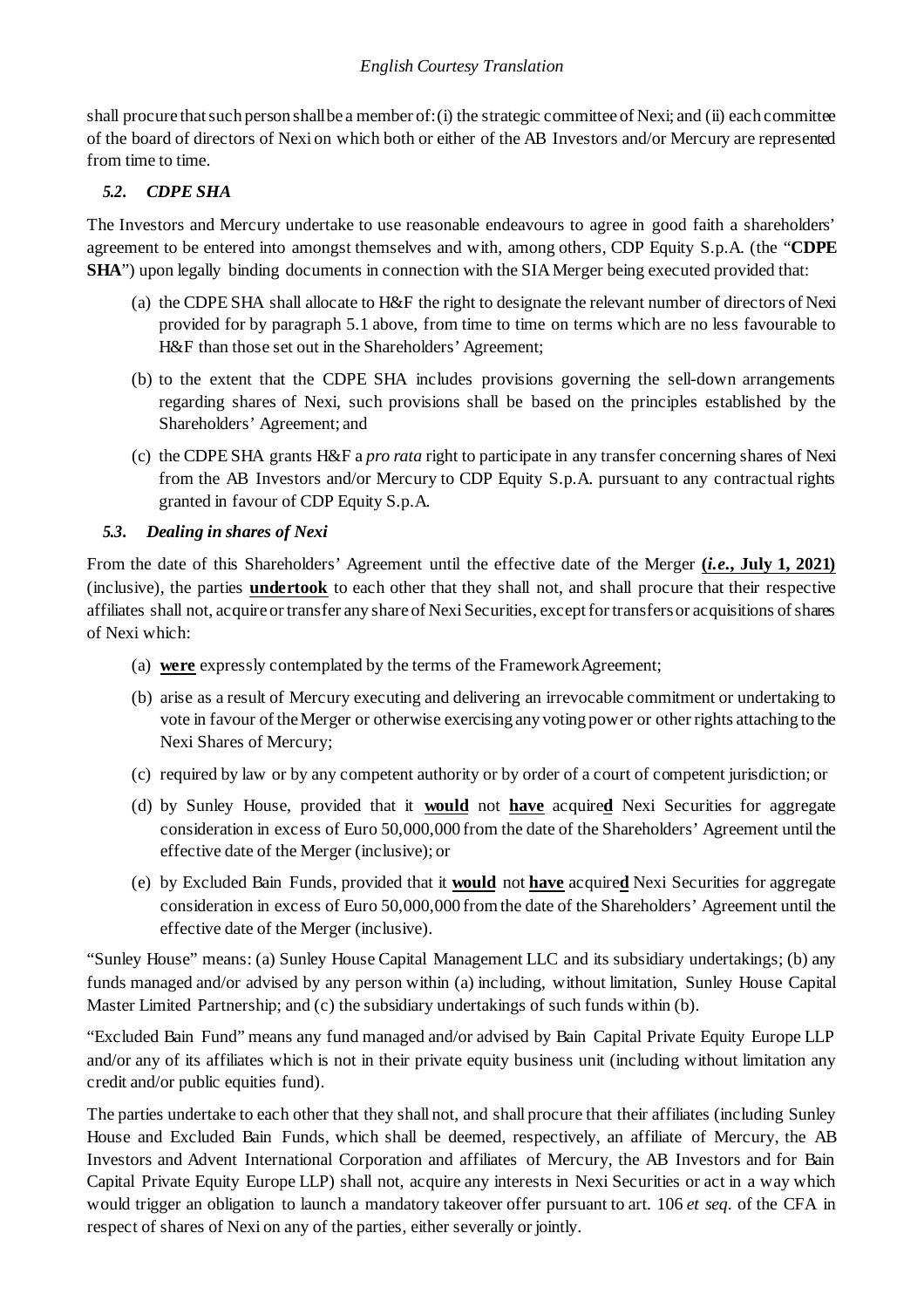Notwithstanding anything to the contrary, Mercury shallbe permitted to:(i) complywith any obligations which it has and/or rights it has granted as at the date of this Shareholders' Agreement which require it to transfer or would on exercise thereof require it to transfer any Nexi Shares of Mercury, in each case to the extent those obligations and/or rights have been fairly disclosed to H&F prior to the date of this Shareholders' Agreement (as well as pursuant to any grants of Nexi Securities pursuant to any existing share plan in favour of Nexi group employees); and/or (ii) transfer to Fides S.p.A. such proportion of the Nexi Shares of Mercury as represent Fides S.p.A.'s indirect interest in Nexi Shares of Mercury and Fides S.p.A. shall not be required to be subject to any of the restrictions on transfer set out in this Shareholders' Agreement and/or to transfer to any person such proportion of the Nexi Shares of Mercury as represent Fides S.p.A.'s indirect interest in Nexi Shares of Mercury provided that the net proceeds of such sale are distributed exclusively to Fides S.p.A. and its investors and, in particular, are not distributed or otherwise made available to any fund managed and/or advised by Advent International Corporation or Bain Capital Private Equity Europe LLP; and/or (iii) complying with any obligations it has in relation to Nexi Shares of Mercury under any call option granted after the date of this Shareholders' Agreement to any person who is, or will otherwise become, a holder of shares of Nexi other than pursuant to the exercise of that option (the "**New Call Option**"), provided that the New Call Option gives: (*x*) the other shareholders of Nexi the *pro rata* opportunity (according to the relevant disposal percentages under the formula indicated in the Shareholders' Agreement (the "**Disposal Percentage**")); and (*y*) the Management Vehicles (as defined under the Management Sell-Down Letter) the opportunity (in such amount as is required pursuant to the terms of the Management Sell-Down Letter), to sell shares of Nexi to such person pursuant to (and on the same terms as) any such New Call Option. "**Management Sell-Down Letter**" means the letter entered into on the date of execution of the Shareholders' Agreement by the Management Vehicles in favour of H&F and the AB Investors setting out, among other things, the terms on which the parties thereto agree to coordinate transfers of the shares of Nexi.

If Mercury proposes to transfer any Nexi Shares of Mercury pursuant to paragraphs above and at any time when the Underwriter Lock-Up (as defined below) is in place in respect of such Nexi Shares of Mercury, such transfer such be conditional upon the transferee agreeing to the terms of the Underwriter Lock-Up in respect of the Nexi Shares of Mercury being transferred.

### <span id="page-5-0"></span>*5.4. Transferrestrictions*

Subject to other provisions contained in the Shareholders' Agreement, the parties acknowledge and agree that, respectively, transfers of the Nexi Shares of Mercury or Nexi Shares of the Investorsshall not be permitted on and from the date of this Shareholders' Agreement and until:

- (a) with respect to 100% of the Nexi Shares of the Investors or Nexi Shares of Mercury (as applicable), the date which is six months after the effective date of theMerger **(***i.e.***, until January 1, 2022)**;
- (b) with respect to 66% of the Nexi Shares of the Investors or Nexi Shares of Mercury (as applicable), the date which is 12 months after the effective date of theMerger **(***i.e.***, until July 1, 2022)**;
- (c) with respect to 33.4% of the Nexi Shares of the Investors or Nexi Shares of Mercury (as applicable), the date which is 24 months after the effective date of theMerger **(***i.e.***, until July 1, 2023)**.

The parties shall not, and shall procure that their respective affiliates (excluding Sunley House and Excluded Bain Funds) shall not, transfer any shares of Nexi at any time after the effective date of the Merger unless such transfer is:

- (a) made pursuant to a sell-down implemented in accordance with this Shareholders' Agreement;
- (b) made by a shareholder of Nexi who, together with its affiliates (excluding Sunley House and Excluded Bain Funds), holds directly or indirectly less than two per cent of Nexi's total issued share capital immediately prior to such transfer;
- (c) the exercise of voting power or other rights attaching to shares of Nexi;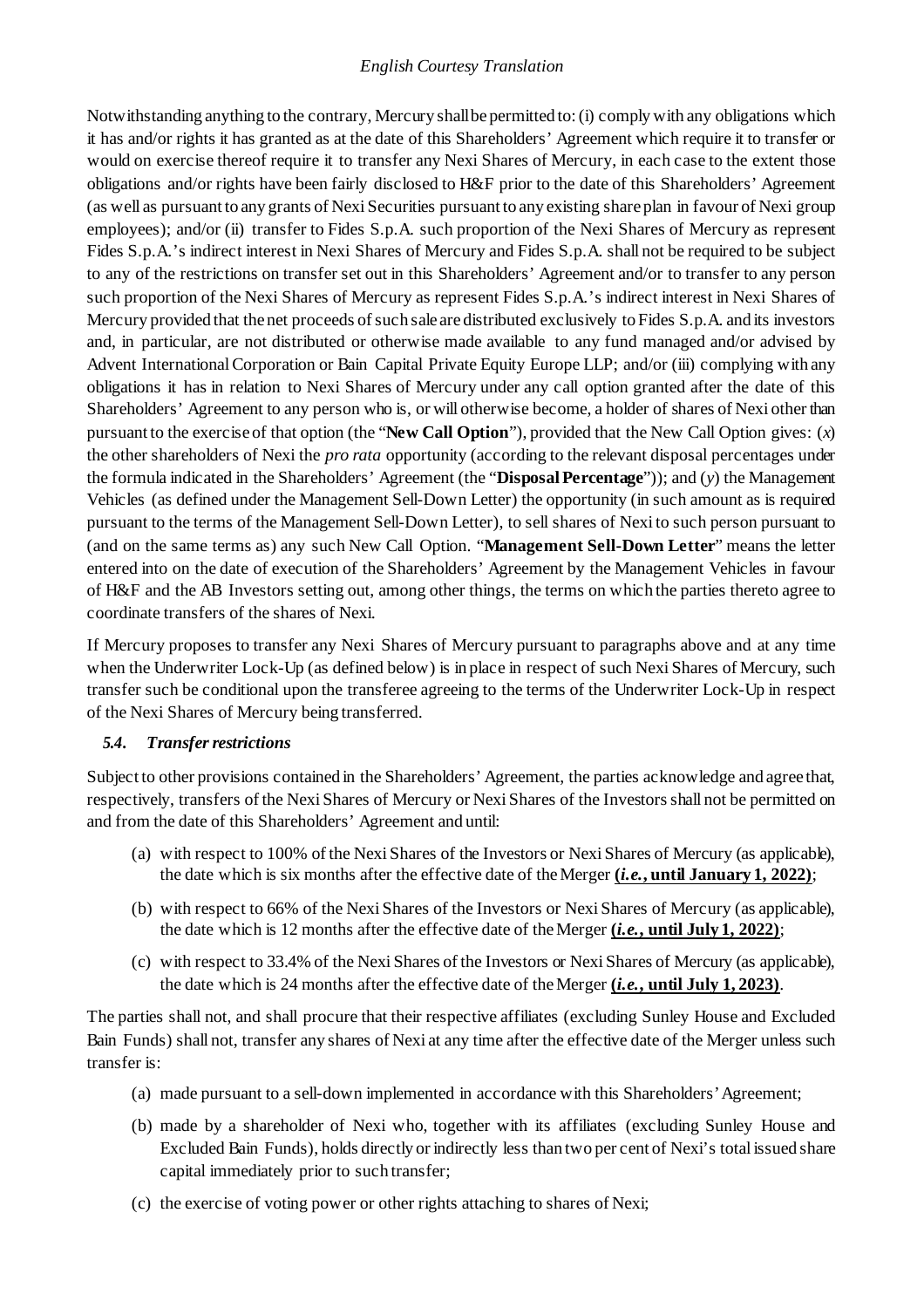- (d) a transfer made by any Investor to a Permitted Transferee of thatInvestor, providing that "Permitted Transferee" means, in relation to any Investor, any of its affiliates (excluding Sunley House and Excluded Bain Funds) which is not, at the relevant time, (i) subject to an ongoing insolvency event (or different procedure with same effects); or (ii) with respect to whom all reasonable KYC requirements of any Investor which that Investor is required, by applicable law or regulation, to apply, have not been met to a reasonable satisfaction; or
- (e) required by law or by any competent authority or by order of a court of competent jurisdiction, provided in each case that the transfer is not prohibited by the terms of the lock-up undertakings of the shareholders of Nexi.

## *5.5. Transfer restrictions following the effective date of the SIAMerger*

If the effective date of the SIA Merger occurs prior to the date which is 24 months after the effective date of the Merger **(***i.e***., until July 1, 2023)**, paragraph [5.4](#page-5-0) above shall cease to apply in respect of Mercury and Mercury acknowledges and agrees that no transfer of the Nexi Shares of Mercury shall be permitted on and from the date of this Shareholders' Agreement until:

- (a) with respect for 100 % of the Nexi Shares of Mercury, the date which is 6 months after the effective date of the SIA Merger; and
- (b) without prejudice to point (a) above, with respect to 50% of the Nexi Shares of Mercury, the date which is 12 months after the effective date of the SIA Merger, provided that this paragraph shall not restrict transfers of the Nexi Shares of Mercury for a price per share in excess of EUR 15.50 per each Nexi Share of Mercury.

### *5.6. Sell-Down*

The parties acknowledge and agree that, in order to allow an orderly disposal of the shares of Nexi held by them, each of the Investors and/or Mercury may initiate, alone or together with others, in any transaction or series of transactions, a transfer of shares of Nexi (the "**Proposed Disposal**") provided that:

- (a) the Investors and Mercury co-operate and consult with one another in good faith as to the timing and terms of a Proposed Disposal and the timing of service of a notification in writing to the other Nexi's shareholders of their intention to affect such disposal (the "**Disposal Notice**");
- (b) any Investors and/or Mercury (as applicable) (the "**Triggering Shareholder**") gives the other shareholders of Nexi(each a "**Recipient Shareholder**" and together, the "**Recipient Shareholders**") the right (without having the obligation) to elect, subject to the consummation of the Proposed Disposal, to participate in the Proposed Disposal at the same price and on the same terms and conditions, with respect tosuch numberofshares ofNexiasis equivalent to their DisposalPercentage (or such other number of shares of Nexi that the shareholders of Nexi between them shall mutually agree for any particular Proposed Disposal) (the "**Tag-Along Right**").

The Triggering Shareholder shall notify the Disposal Notice, that must include the information below:

- (a) the structure of the Proposed Disposal (including whether it is an accelerated bookbuilding, bought deal or single purchaser transaction);
- (b) the aggregate number of shares of Nexi that are proposed to be transferred by the Triggering Shareholder (which can be expressed as a minimum and maximumrange);
- (c) the number of shares of Nexi and (if different) the number of Qualifying Nexi Securities held by the Triggering Shareholder on the date of the Disposal Notice (which shall be freely transferrable and able to be transferred free from other third party rights or other encumbrances);
- (d) if a proposed purchaser or bank has been identified, the identity of such purchaser or bank; and
- (e) if known, the proposed purchase price (including if the consideration will consist in part or in whole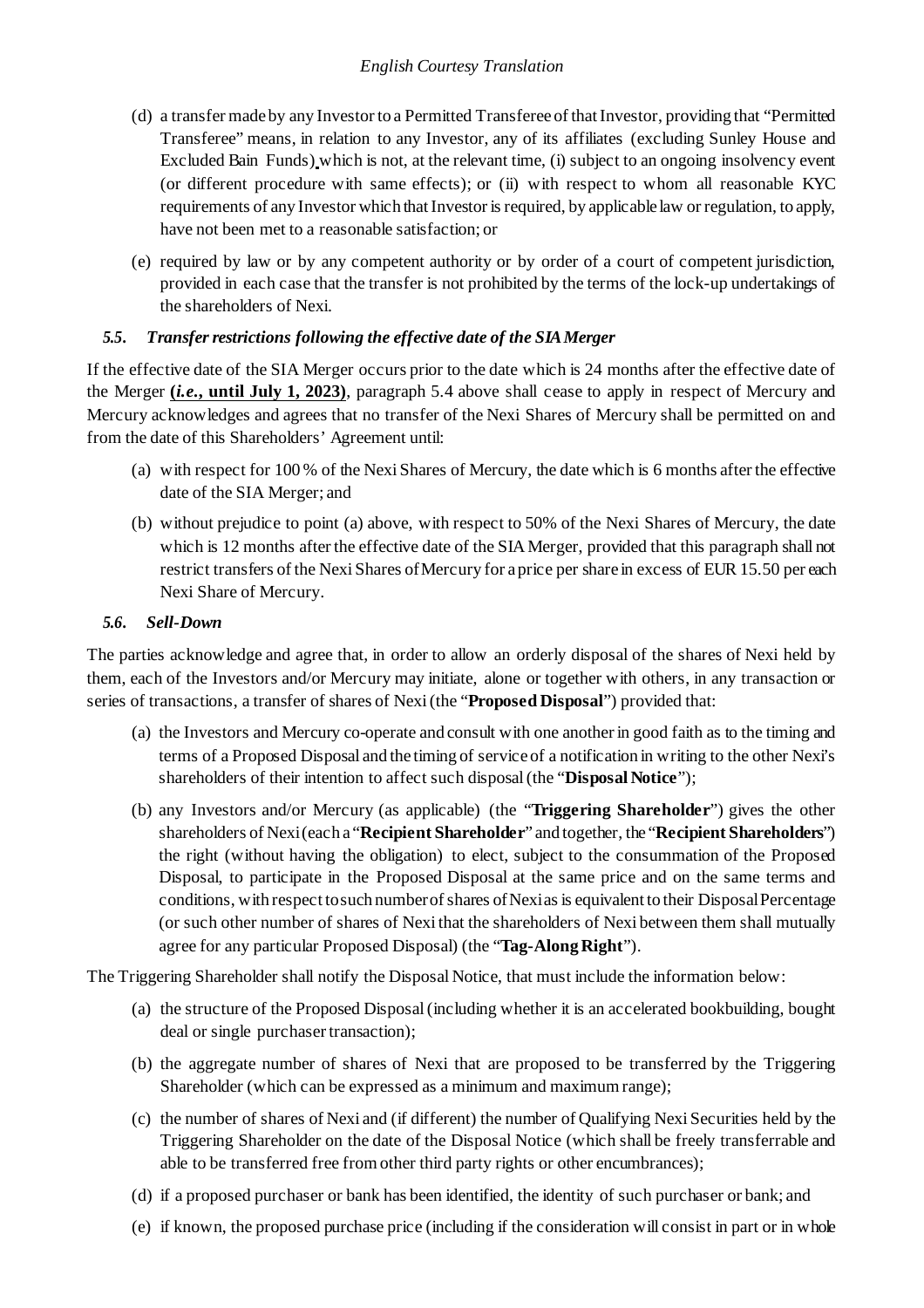of assets other than cash.

"**Qualifying Nexi Securities**" means shares of Nexi which at the relevant time (i) are not subject to transfer restrictions pursuant to any lock-up undertakings of shareholders of Nexi, (ii) are not subject to any contractual right(s) granted in favour of any third party which either (x) have at the relevant time been exercised and require the relevant shares of Nexi to be transferred to such third party, or (y) require the relevant shares of Nexi to be reserved for transfer on exercise thereof; and (iii) are not earmarked or reserved for transfer pursuant to any obligation existing as at the date of this Shareholders' Agreement which has been fairly disclosed to H&F.

Each Recipient Shareholder shall respond in writing (such written response being a "**Participation Notice**") to the Triggering Shareholder as soon as reasonably possible and, in any event, within five (5) business days of receipt of the Disposal Notice (the "**Response Period**"), confirming whether such Recipient Shareholder intends to participate in the Proposed Disposal at the same price and on the same terms and conditions set out in the Disposal Notice, such entitlement to participate being pro-rated in accordance with the Disposal Percentages and the number of shares of Nexi that are proposed to be transferred by the Triggering Shareholder (orsuch higher or lower number as may be subsequently agreed between the shareholders of Nexi participating in the Proposed Disposal), and it being acknowledged that the number of shares of Nexi held by the parties that are to be the subject of the Proposed Disposalmay be subject to scale back, on a *pro rata* basis, as a result of the participation of the Management Vehicles in the Proposed Disposal pursuant to the Management Sell-Down Letter. The Participation Notice shall specify the number of shares of Nexiand (if different) the number of Qualifying Nexi Securities which are held by the relevant Recipient Shareholder (that shall be freely transferable and able to be transferred free from other third party rights or other encumbrances).

If a Recipient Shareholder has not responded to the Triggering Shareholder within the Response Period, it shall be deemed to have irrevocably declined to participate in the Proposed Disposal. A Recipient Shareholder that has declined to participate in the Proposed Disposal or is deemed to have declined the Proposed Disposal is referred to herein as a "**Non-Participating Shareholder**", and a Recipient Shareholder that has agreed to participate in the Proposed Disposal is referred to herein as a "**Participating Shareholder**", and such references shall in each case only apply in respect of the Proposed Disposal that is the subject of the relevant Disposal Notice and shall not prejudice the right of a Nexi's shareholder to participate in any subsequent Proposed Disposal.

If one or more Recipient Shareholders has: (a) confirmed that it does not intend to participate in the Proposed Disposal; or (b) not responded within the Response Period, the Triggering Shareholder and any Participating Shareholders (as applicable) may proceed with the Proposed Disposal on the terms set out in the Disposal Notice, provided that if a binding agreement in relation to such Proposed Disposal has not been entered into between five (5) and twenty (20) business days of the date of delivery of the Disposal Notice, the Triggering Shareholder and any Participating Shareholders (as applicable) shall not proceed with the Proposed Disposal.

If one or more Recipient Shareholder has confirmed in a Participation Notice that it intends to participate in the Proposed Disposal, the Triggering Shareholder and the Participating Shareholder(s) shall, throughout the Disposal Period:

- (a) co-operate and act jointly in the determination of the terms and conditions of the Proposed Disposal, including, but not limited to, with regard to timing, structure, size, pricing parameters, bank syndicates and identity of purchasers and lock-up arrangements;
- (b) take all such action may be reasonably necessary, desirable or appropriate to consummate the Proposed Disposal; and
- (c) subject to the Triggering Shareholder or the Participating Shareholder(s) having entered into a binding agreement in relation to the Proposed Disposal, not terminate, or take any action which is reasonably likely to result in the termination of, the Proposed Disposal, without the prior written agreement of all other shareholders of Nexi participating in the Proposed Disposal.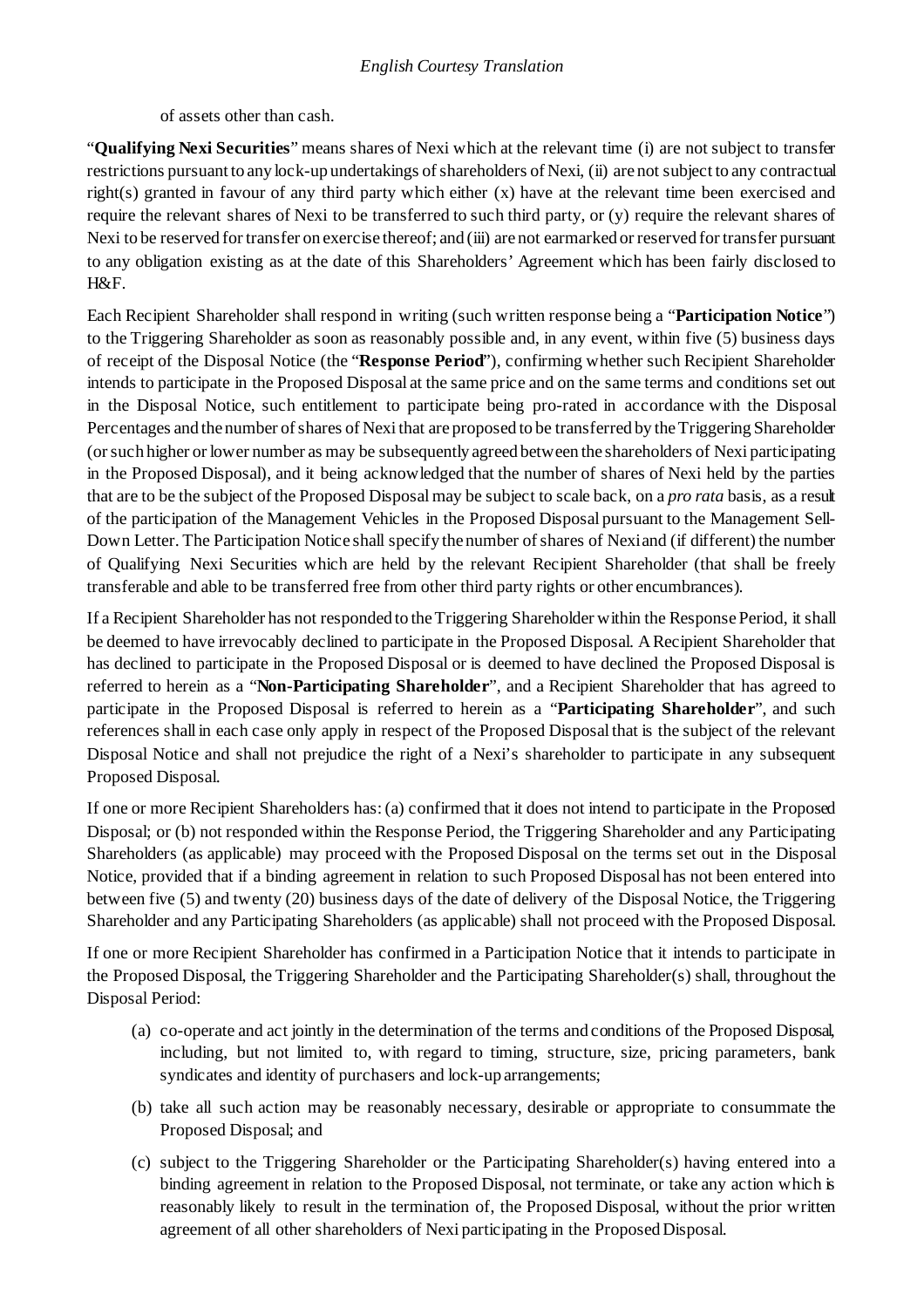If the number of shares of Nexi to be transferred is for any reason less than the number of all shares of Nexi proposed to be transferred pursuant to theDisposal Notice, then the number of shares of Nexi to be transferred by each participating shareholders of Nexi shall be adjusted *pro rata* in line with Disposal Percentage of each shareholder of Nexi.

Each shareholder of Nexi may, at any time prior to the entering into of a binding agreement in relation to the Proposed Disposal, decide not to proceed with a Proposed Disposal, by giving written notice to the other shareholders participating in the Proposed Disposal, provided that the other shareholder(s) may still decide to proceed with the Proposed Disposal without such shareholder of Nexi.

Without prejudice to the lock-up undertakings, each shareholder of Nexi, including any Non-Participating Shareholder(s), undertakes that it shall enter into customary lock-up arrangements in respect of its shares of Nexi (the "**Underwriter Lock-Up**"), provided always that:

- (a) no such Underwriter Lock-Up shall restrict any transfers to affiliates (excluding Sunley House and Excluded Bain Funds) who adhere to the Underwriter Lock-Up, or different permitted transfers under the Shareholders' Agreement;
- (b) any Underwriter Lock-Up applicable to a party shall be for a period not exceeding ninety (90) calendar days commencing on the date of completion of the Proposed Disposal (or, possibly, a shorter period); and
- (c) to the extent that the Underwriter Lock-Up of a party in relation a Proposed Disposal is released, waived or terminated, the Underwriter Lock- Ups entered into by the other shareholders of Nexi in relation to such Proposed Disposal shall also automatically be released, waived or terminated on the same terms.

# **6. Duration of the Shareholders' Agreement**

The Shareholders' Agreement, governed by English law, was entered into on November 15, 2020 and **became** effective starting from the effective date of the Merger, *i.e***. on July 1, 2021,** until the third anniversary of the same, *i.e***. until July 1, 2024**.

The Shareholders' Agreement shall be deemed to be automatically renewed for further 3 (three) year periods each unless terminated with the effects set out below by any party by way of written notice given to the other shareholders of Nexi at least 6 (six) months prior to the end of the initial 3 (three) year term or prior to any subsequent 3 (three) year renewal (the "**Termination Notice**"). In case a Termination Notice is sent, the Shareholders' Agreement shall be deemed as terminated at the end of the relevant term exclusively with reference to the party giving the Termination Notice, while it shall remain valid and binding for the other parties in accordance with the terms set out above.

For the sake of completeness, certain provisions of the Shareholders' Agreement (including those regarding dealing with shares of Nexi and some transfer restrictions) **became** effective from the date of execution of the Shareholders' Agreement, remaining anyway subject to art. 123 of theCFA.

The Shareholders' Agreement will cease to be effective: (i) with respect to all parties, in the event that the Framework Agreement is terminated in accordance with the provisions contained therein prior to the effective date of the Merger; (ii) with respect to a party, together with any affiliates (excluding Sunley House and Excluded Bain Funds), in the event that it ceases to be the rightful owner or beneficiary of more than 2% of the total share capital of Nexi following the effective date of the Merger.

## **7. Filing of the Shareholders' Agreement and publication of the Essential Information**

The provisions having shareholder nature provided for by the Shareholders' Agreement, as amended by the Deed of Amendment, were re-filed with the Companies' Register of Milan on December 7, 2020.

This EssentialInformation are published**, as updated,** in accordance with art. 130 and 131**, paragraph 2** of the Issuers' Regulation, on Nexi's website at [www.nexi.it.](http://www.nexi.it/)